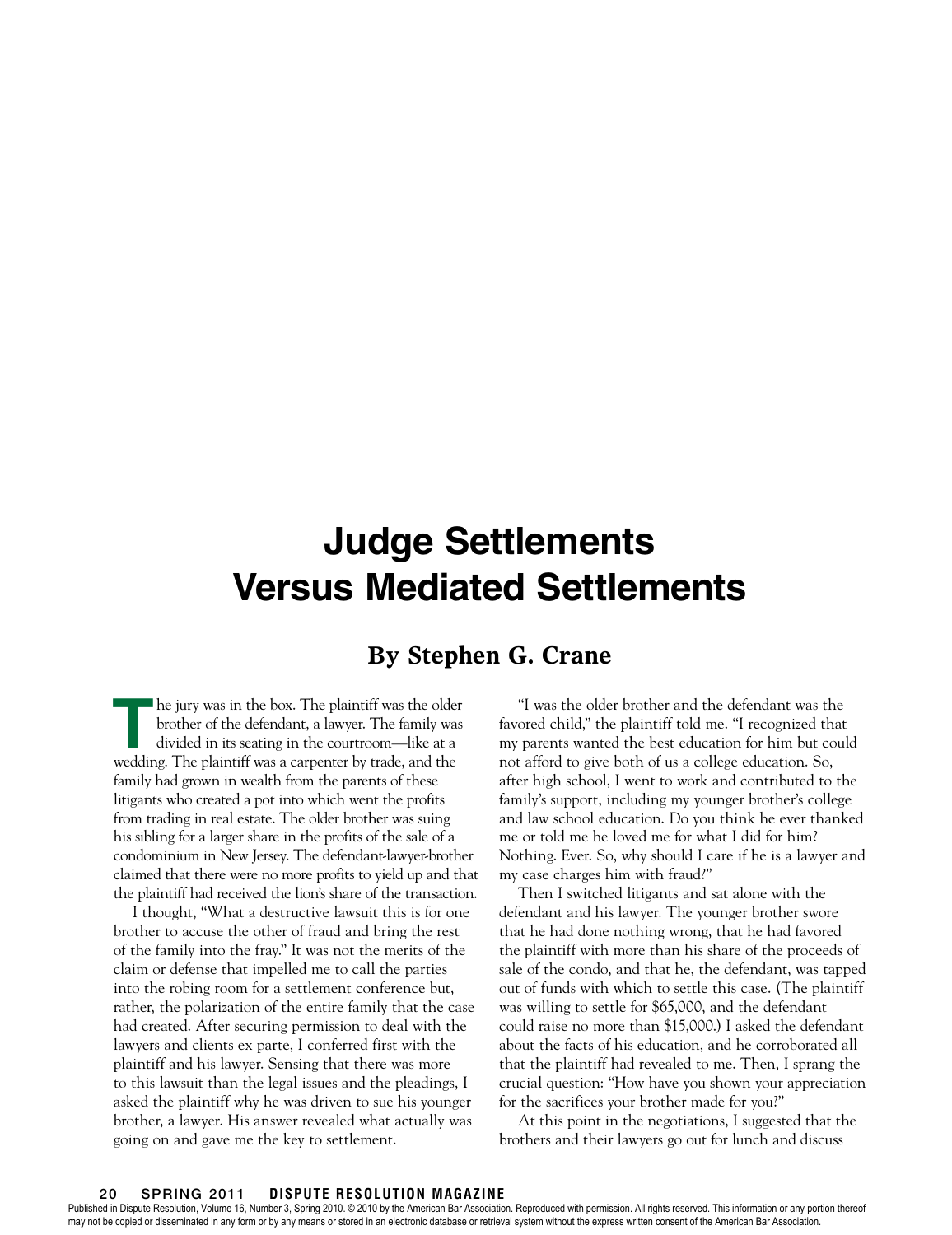settlement. The postprandial settlement was modest in amount but came with the lawyer-brother saying how much he loved and appreciated his older brother for putting him through college and law school. The plaintiff to the consternation of my court officer—then threw his arms around me and bestowed a big hug.

You can see that I learned something basic from the experience. Settlements come in all sizes and forms and depend not just on the technical legal issues the case presents. I use the human relations technique that I first learned in my experience as a judge quite considerably in my mediation practice.

Some judges, I heard, achieved settlements by coercion and bullying or by denigrating the case in the separate caucus just to soften a party. I never, ever resorted to this technique. If I were the fact-finder in a nonjury case, I would not even conference the case for settlement but would send it to another judge in whom I had confidence. If the case were going before a jury, I felt an ethical obligation not to comment on the issues or the merits. It would offend the New York Rules Governing Judicial Conduct and the ABA Model Code of Judicial Conduct to comment on a pending case and would lend an appearance of impropriety. However, this stance would not prevent me from asking, in a diplomatic way, how, for example, the plaintiff was going to combat a statute of frauds or statute of limitations defense or how a defendant intended to demonstrate that her signature was forged.

Since I left the judiciary and became a mediator, I was slow to understand that parties selected me because of my experience on the bench in trying cases and participating in panels that adjudicated appeals. They really did expect me to give an opinion on the merits of their claim or defense. This dawned on me after a good year in my new role of nonjudge neutral. I traveled to Dallas from New York to conduct an all-day mediation in a case pending in the commercial division of the New York State Supreme Court, a court of which I was a graduate. The judge presiding in the case was a friend of mine for 30 years, and I knew how he thinks. The defendant had made a crucial motion that was pending while we were mediating. I was in the unique position of being able to assess the viability of the motion with an edge that the lawyers could not have possessed.

On the plane, I had plenty of time to read and digest the motion papers and transcript of the oral arguments. After the joint session when we recessed to separate caucuses, I told the party who had made the motion that I thought its attorney's papers were extremely persuasive, "But you are going to lose." They were taken aback; yet, when their attorney took me aside in the hallway he said, "Bless, you, judge for saying that to my clients. I've been telling them the same thing for weeks, but they believed what I wrote in the motion." So, another lesson learned. And, I think it enhances the ratio at which my cases settle in mediation, because I do express my opinions on the merits and value of the cases.

When I was a trial judge in the Commercial Division of the New York State Supreme Court and simultaneously served as the administrative judge in New York County, I was devoted to the court-annexed mediation protocol that we had developed. A Commercial Division judge was given the right to direct the parties to appear, in good faith, before a pro bono mediator drawn from a list of volunteers. Although the overall settlement rate from this protocol in 1996 started modestly in the 40 percent range, it improved steadily. Involved as I was with the business cases that were subject to this procedure, I felt an obligation to understand the techniques of the mediator. Two of the members of our pro bono panel had vast mediation experience. They volunteered to conduct a three-day CLE in basic mediation skills. I enrolled. It was enlightening and useful and, of course, gave me the rudiments I built on in the more advanced courses I experienced when I came to JAMS. One of my Commercial Division colleagues, still presiding there, later followed suit and took training in mediation. I understand that he uses those techniques in his own settlement conferences. Yet, we both understand completely the difference between judgeinduced settlements and mediator-produced agreements.

When I became the administrative judge, I decided to expand court-annexed mediation beyond the Commercial Division, which had been a testing ground for this and a number of other innovations. Michael McAllister, then a law-trained clerk in the court, was responsible for the most remarkably successful of these expansions. He had approached me with an idea to screen personal injury cases as they became ready for trial. He was to be invested with the authority to send a case to pick a jury immediately if any party were not negotiating in good faith.

In carrying out this plan, Michael conducted his own negotiations. He quickly built his skills and experience as mediator and could easily identify which parties were not participating before him in good faith, for example, when a party stonewalled by refusing to negotiate meaningfully, leading him to believe that settlement was impossible. The secret is to tell the parties, "Pick a jury," and that gets them to be more realistic about settlement. His program was so successful that it contributed, along with the hard-working trial judges, to a drop in the inventory from 55,000 cases in 1996 to 35,000 cases by the time I left for the appellate division in March 2001.

Michael McAllister is a success story. He started in the court system as a court officer. He went to law school at night and became a member of the bar. He continued to serve the court as a clerk to Hon. Edward Lehner, a



**Hon. Stephen G. Crane (Ret.)** *was the senior associate justice of the Appellate Division, Second Department. He presided as one of the New York County justices in the Commercial Division from 1995 to 2001. He can be reached at scrane@ jamsadr.com.*

#### **DISPUTE RESOLUTION MAGAZINE** spring 2011 21

Published in Dispute Resolution, Volume 16, Number 3, Spring 2010. © 2010 by the American Bar Association. Reproduced with permission. All rights reserved. This information or any portion thereof may not be copied or disseminated in any form or by any means or stored in an electronic database or retrieval system without the express written consent of the American Bar Association.